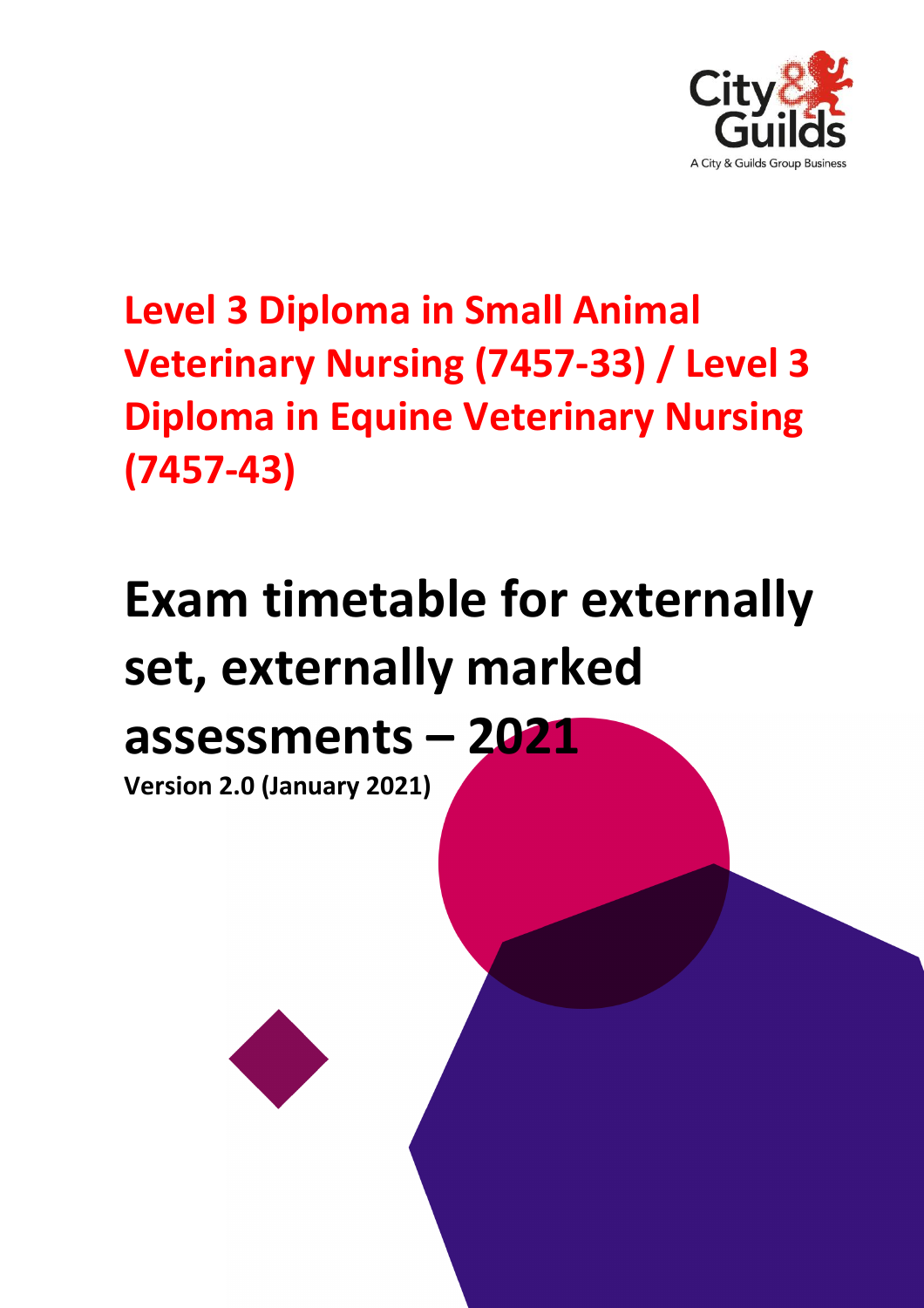### **Contents**

| 1. Exam timetable guidance           | 4              |
|--------------------------------------|----------------|
| <b>Starting times of dated exams</b> | $\overline{4}$ |
| Re-sitting an exam                   | $\overline{4}$ |
| 2. Results release                   | 5              |
| 3. March Exam Series                 | 5              |
| 4. Exam timetable                    | 6              |
|                                      |                |

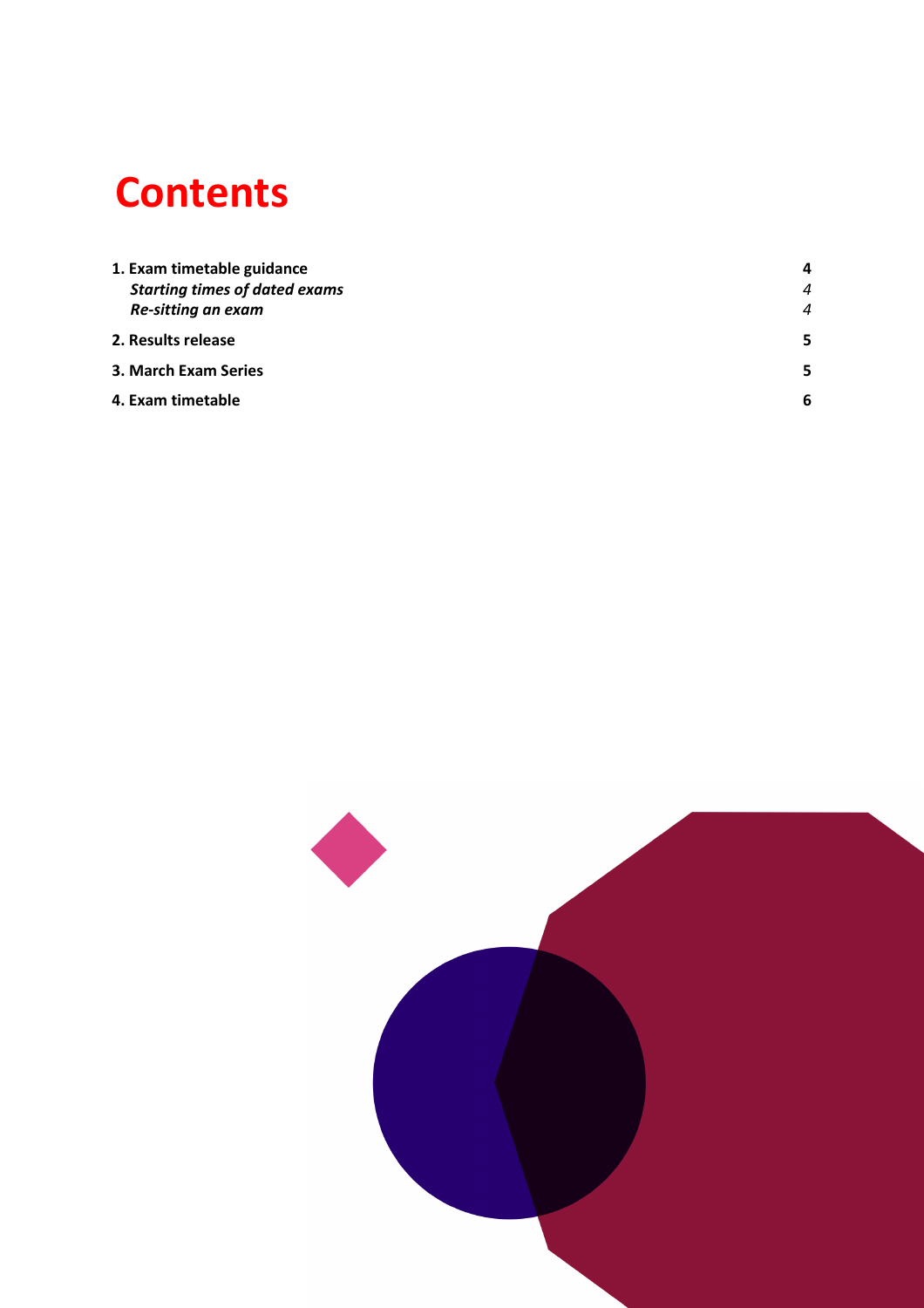| <b>Version and</b><br>date | <b>Change detail</b>                  | <b>Section</b> |
|----------------------------|---------------------------------------|----------------|
| 2.0 January 2021           | December examination dates<br>updated |                |
|                            | March exam series guidance added      |                |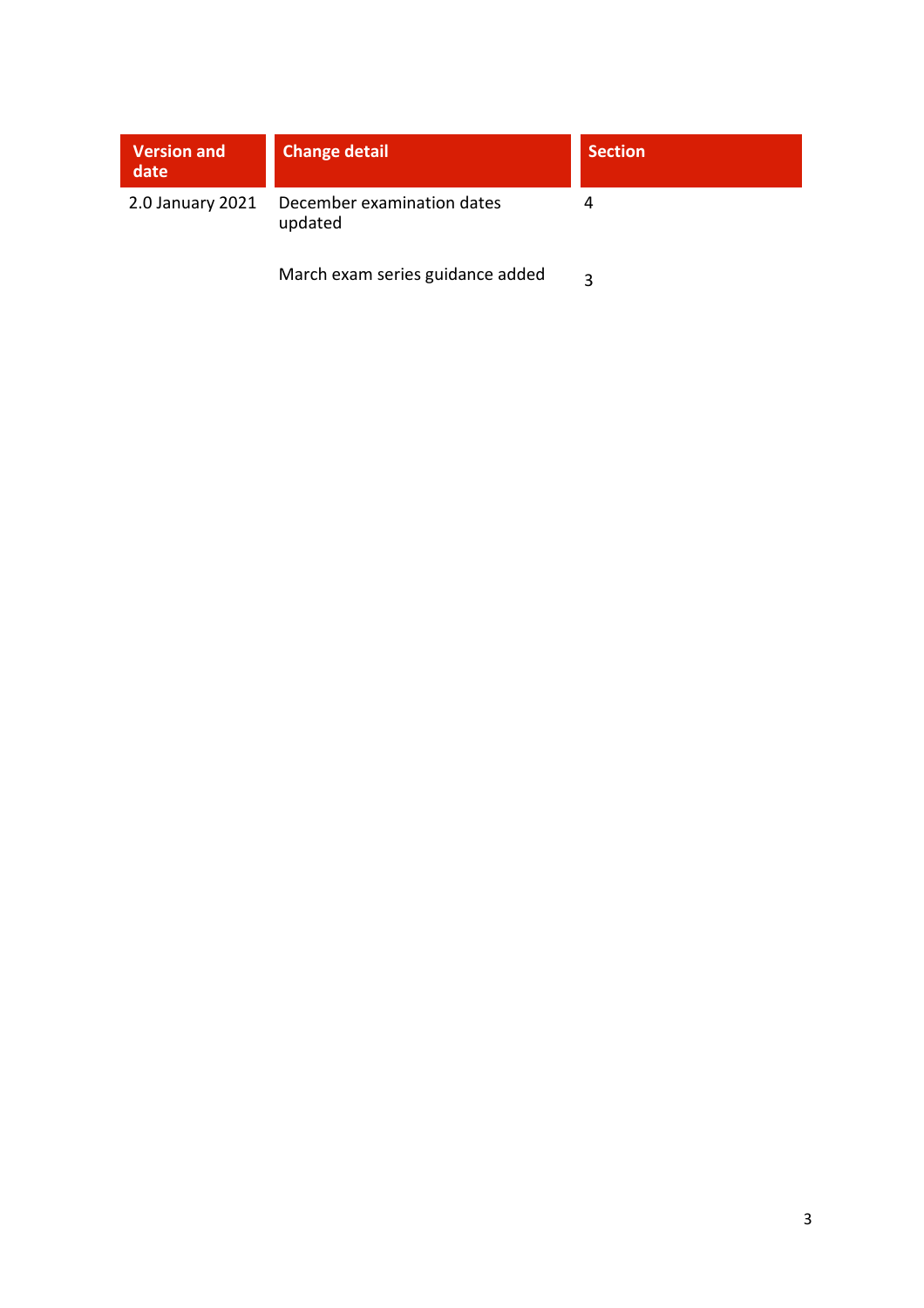### **City & Guilds Veterinary Nursing Qualifications**

#### <span id="page-3-0"></span>1. Exam timetable guidance

These are dated exams available either as a paper-based exam or on the City & Guilds evolve computer-based testing platform. Each exam is listed with its paper-based module number first, followed by its evolve computer-based module number. For example:

| Qualification                                                       | <b>Exam title</b>                                               | <b>Paper based</b><br>/ evolve<br>onscreen<br>exam<br>numbers | <b>Exam type</b> | <b>March exam date</b> | June exam date   | September exam<br>date               | <b>December</b> exam<br>date        | Exam<br>time       | Exam<br>duration |
|---------------------------------------------------------------------|-----------------------------------------------------------------|---------------------------------------------------------------|------------------|------------------------|------------------|--------------------------------------|-------------------------------------|--------------------|------------------|
| 7457-33 Level 3<br>Diploma in Small<br>Animal Veterinary<br>Nursing | Level 3 Veterinary<br><b>Nursing Small Animals</b><br>(Paper 1) | 7457-<br>400/600                                              | Written          | Tuesday 3rd<br>March   | Monday 22nd June | Monday 28 <sup>th</sup><br>September | Monday 14 <sup>th</sup><br>December | $09:30 -$<br>11:00 | 2 hours          |
| 400 (paper-based<br>600 (evolve<br>module)<br>module)               |                                                                 |                                                               |                  |                        |                  |                                      |                                     |                    |                  |

Centres are allowed to have some of their learners take the evolve module and the others within the class take the paper-based option. It is also allowed for a learner to take one exam on paper but further exams on evolve – or vice versa – where this is felt appropriate.

All exams, whether on-screen or paper-based, **must** be invigilated according to the *JCQ Instructions for conducting examinations*.

#### <span id="page-3-1"></span>**Starting times of dated exams**

Each dated exam must be taken on the day and at the time shown on the timetable. The published starting time of all exams is **9.30am**.

Candidates who finish the exam early must remain under supervision until **10.30am**.

Centres may **delay the starting time** of an exam within the scheduled session without notifying City & Guilds but candidates must be supervised from **10.00am**.

Candidates taking more than one exam in a session should take these consecutively. A **supervised** break may be given between the exams taken consecutively at the discretion of the centre.

**In exceptional circumstances** where the size of the cohort means that it is not possible for all candidates to sit the exam at the same time, centres may split the cohort with some of the cohort sitting the exam later than the published time, on the same day. The security of the exam must be maintained at all times. Candidates taking the exam at the later time must be **supervised** at all times, and must have no contact with those candidates who have already taken the exam. The exam **must** be undertaken on the same day as the scheduled exam timetable.

For information on any other timetable variations, please refer to the *JCQ Instructions for conducting examinations* or contac[t policy@cityandguilds.com](mailto:policy@cityandguilds.com)

#### <span id="page-3-2"></span>**Re-sitting an exam**

Learners are permitted a maximum of **four** attempts at each examination. If a learner needs to re-sit an examination for the fourth time, they must apply to their Centre for permission to do so. Before they are allowed to enter on a fourth occasion, they will be asked to demonstrate that they are undertaking a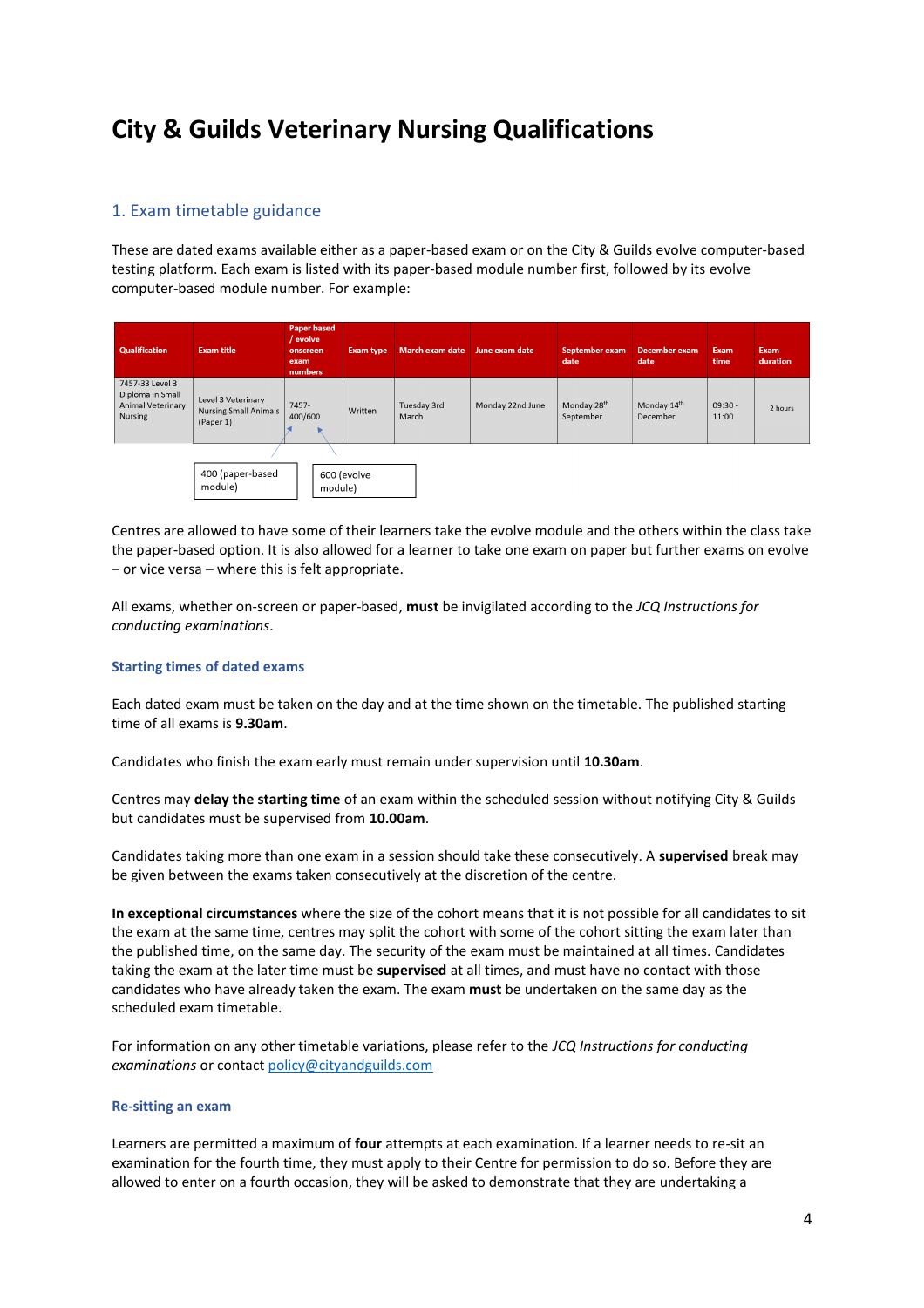programme of revision and re-training as deemed suitable by their centre. This measure is in place to ensure that they are adequately prepared to re-sit the examination on a fourth and final occasion.

Should a learner fail an examination on four occasions, the RCVS must be notified and their award registration and enrolment as a student veterinary nurse will be terminated. However, learners may re-register for the qualification, normally after a minimum period of 6 months. The RCVS must be notified when they re-register. In order to do this they must satisfy their Centre that they have made tangible efforts to address their learning needs since their first enrolment, and are therefore in a substantially better position to achieve the qualification.

Candidates can re-take an exam that is different from their previous sitting(s), for example a candidate can sit their first sitting as a dated paper exam in one series, and take their second or re-take sitting as an on-screen evolve exam.

#### <span id="page-4-0"></span>2. Results release

Results will be published on the Walled Garden **within 32 working days** of the exam date.

We will aim to publish these in advance of this where possible. This time is required to ensure exam scripts are marked, marking is standardised and all results for all learners for a particular exam are considered together to set an appropriate pass mark. In exceptional circumstances we may require longer than 32 working days – but we will communicate this in advance.

#### <span id="page-4-1"></span>3. March Exam Series

The Department for Education has confirmed that proficiency-based assessments should continue wherever possible, subject to public health guidance. This is to ensure these students can continue to progress fairly with their studies or into employment and employers are assured that students have reached the necessary level of occupational skill.

It is not mandatory for these examinations to take place, but we are keen to continue to offer examination opportunities to any candidates who may be ready for assessment, particularly where achieving these qualifications impacts their progression and employment prospects.

Where examinations do take place, it is important to note that they should only take place where:

- they can be delivered safely by centres and in line with public health information and guidance
- candidates feel that they have had sufficient teaching and learning and feel well prepared to take the exam
- candidates feel comfortable and safe taking the examination and are not putting themselves or others at risk.

All exams that take place must follow standard examination invigilation arrangements and all standard City & Guilds dated entry exam procedures. Remote invigilation, or alternative arrangements, are not permitted in any circumstances. Exam day audits by either City & Guilds or the RCVS may take place as normal.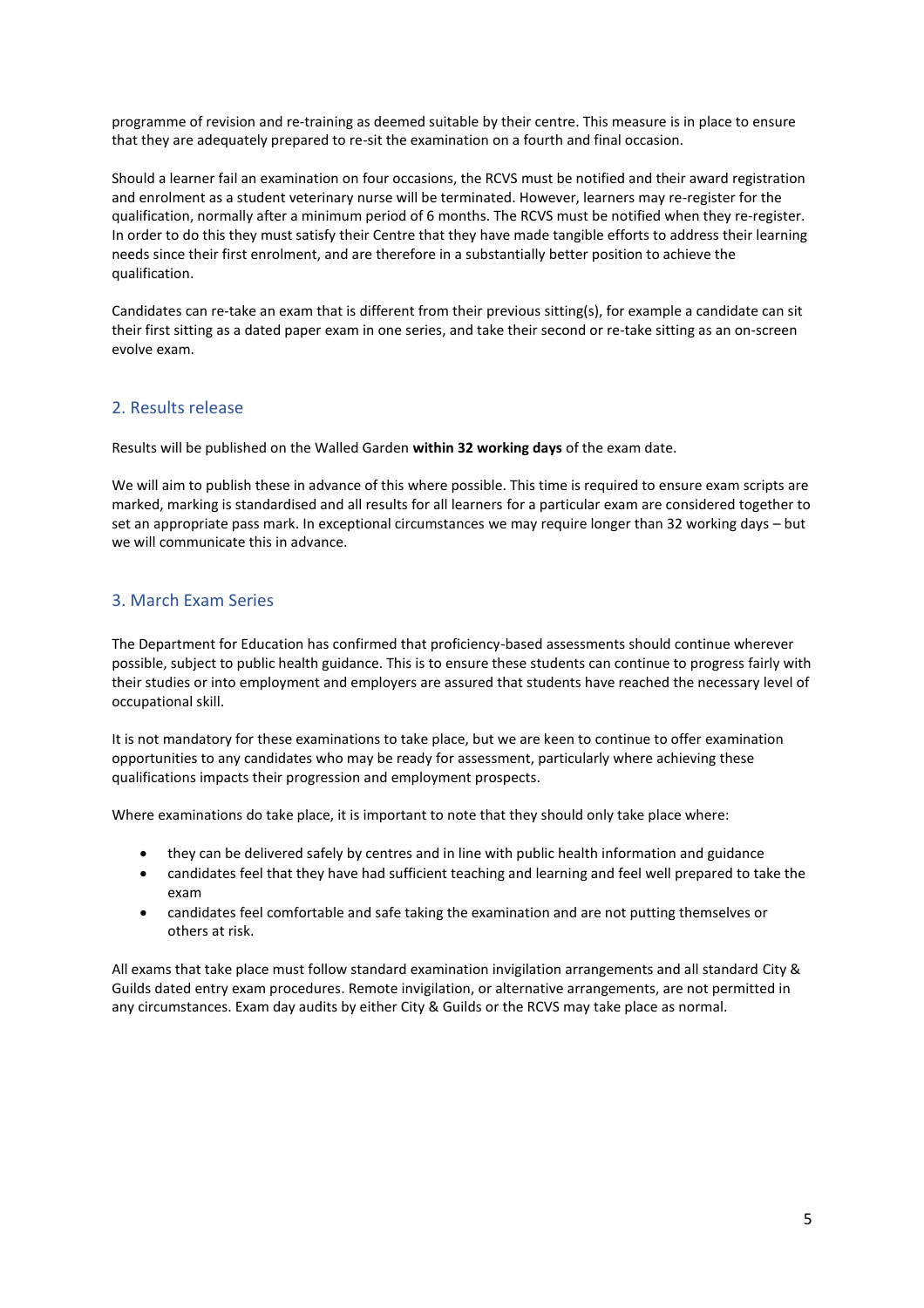#### 4. Exam timetable

<span id="page-5-0"></span>

| <b>Qualification</b>                                                       | <b>Exam title</b>                                               | <b>Paper based</b><br>/ evolve<br>onscreen<br>exam<br>numbers | <b>Exam</b><br>type | <b>March exam date</b>       | <b>June exam date</b>           | <b>September</b><br>exam date           | <b>December exam</b><br>date          | <b>Exam</b><br>time | <b>Exam</b><br>duration |
|----------------------------------------------------------------------------|-----------------------------------------------------------------|---------------------------------------------------------------|---------------------|------------------------------|---------------------------------|-----------------------------------------|---------------------------------------|---------------------|-------------------------|
| 7457-33 Level 3<br>Diploma in Small<br>Animal Veterinary<br><b>Nursing</b> | Level 3 Veterinary<br><b>Nursing Small</b><br>Animals (Paper 1) | 7457-<br>400/600                                              | Written             | Tuesday 2nd<br>March         | Monday 21st<br>June             | Monday 27th<br>September                | Monday 6 <sup>th</sup><br>December    | $09:30 -$<br>11:30  | 2 hours                 |
|                                                                            | Level 3 Veterinary<br><b>Nursing Small</b><br>Animals (Paper 2) | 7457-<br>401/601                                              | Written             | Thursday 4th<br><b>March</b> | Tuesday 29th<br>June            | Tuesday 28 <sup>th</sup><br>September   | Tuesday 7 <sup>th</sup><br>December   | $09:30 -$<br>11:30  | 2 hours                 |
|                                                                            | Level 3 Veterinary<br><b>Nursing Small</b><br>Animals (Paper 3) | 7457-<br>402/602                                              | Written             | Wednesday 3rd<br>March       | Monday 28 <sup>th</sup><br>June | Wednesday 29 <sup>th</sup><br>September | Wednesday 8 <sup>th</sup><br>December | $09:30 -$<br>11:30  | 2 hours                 |
| 7457-43 Level 3<br>Diploma in Equine<br>Veterinary<br><b>Nursing</b>       | Level 3 Veterinary<br><b>Nursing</b><br>Equine(Paper 1)         | 7457-<br>405/605                                              | Written             | Tuesday 2nd<br>March         | Monday 21st<br>June             | Monday 27 <sup>th</sup><br>September    | Monday 6 <sup>th</sup><br>December    | $09:30 -$<br>11:30  | 2 hours                 |
|                                                                            | Level 3 Veterinary<br><b>Nursing Equine</b><br>(Paper 2)        | 7457-<br>406/606                                              | Written             | Thursday 4th<br>March        | Tuesday 29th<br>June            | Tuesday 28 <sup>th</sup><br>September   | Tuesday 7 <sup>th</sup><br>December   | $09:30 -$<br>11:30  | 2 hours                 |
|                                                                            | Level 3 Veterinary<br><b>Nursing Equine</b><br>(Paper 3)        | 7457-<br>407/607                                              | Written             | Wednesday 3rd<br>March       | Monday 28 <sup>th</sup><br>June | Wednesday 29th<br>September             | Wednesday 8 <sup>th</sup><br>December | $09:30 -$<br>11:30  | 2 hours                 |